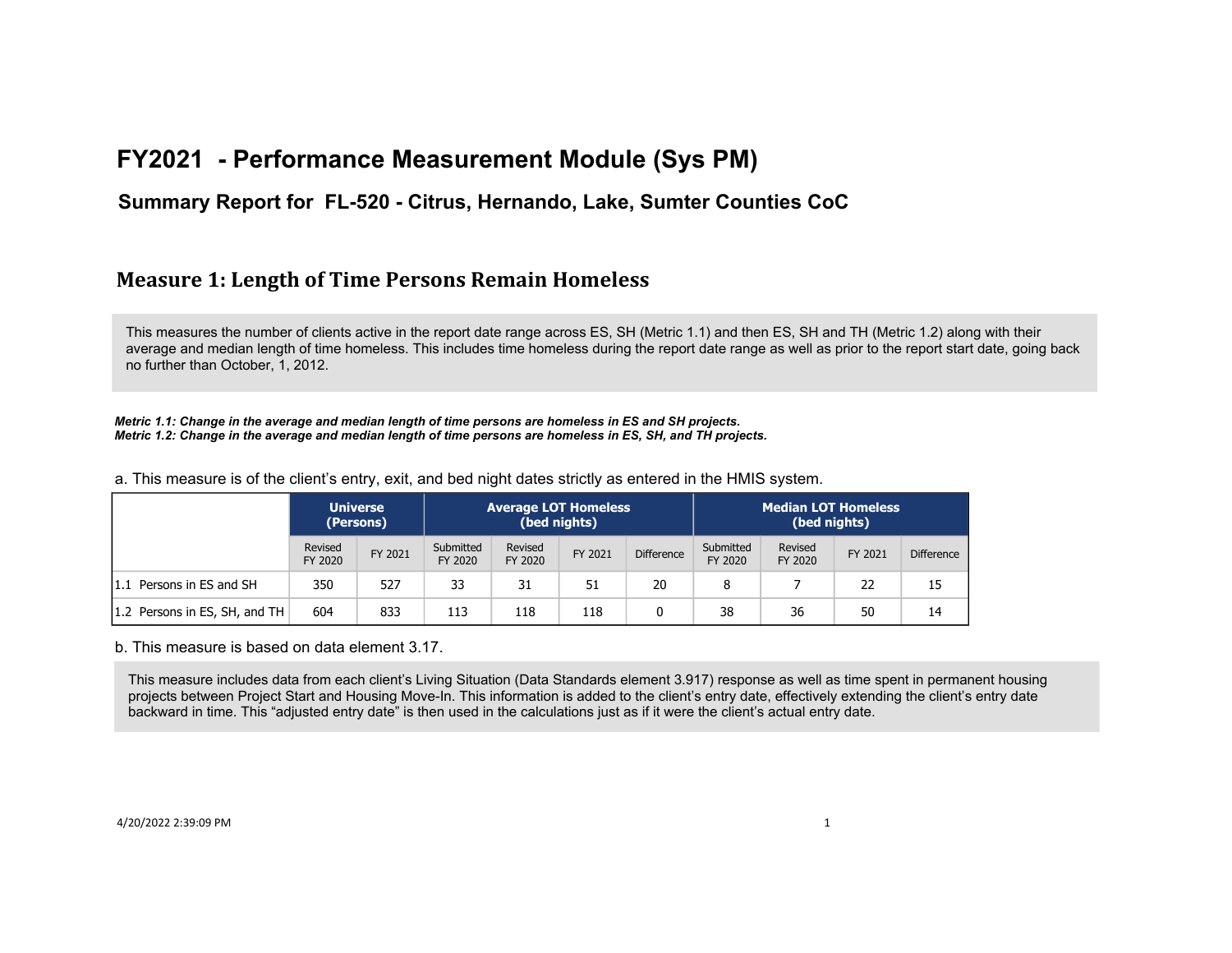|                                                                       | <b>Universe</b><br>(Persons) |         |                      | <b>Average LOT Homeless</b><br>(bed nights) |         |                   | <b>Median LOT Homeless</b><br>(bed nights) |                    |         |                   |
|-----------------------------------------------------------------------|------------------------------|---------|----------------------|---------------------------------------------|---------|-------------------|--------------------------------------------|--------------------|---------|-------------------|
|                                                                       | Revised<br>FY 2020           | FY 2021 | Submitted<br>FY 2020 | Revised<br>FY 2020                          | FY 2021 | <b>Difference</b> | Submitted<br>FY 2020                       | Revised<br>FY 2020 | FY 2021 | <b>Difference</b> |
| 1.1 Persons in ES, SH, and PH<br>(prior to "housing move in")         | 471                          | 634     | 331                  | 340                                         | 364     | 24                | 90                                         | 116                | 136     | 20                |
| 1.2 Persons in ES, SH, TH, and<br>[PH (prior to "housing move<br>(in" | 760                          | 971     | 301                  | 309                                         | 335     | 26                | 124                                        | 140                | 148     |                   |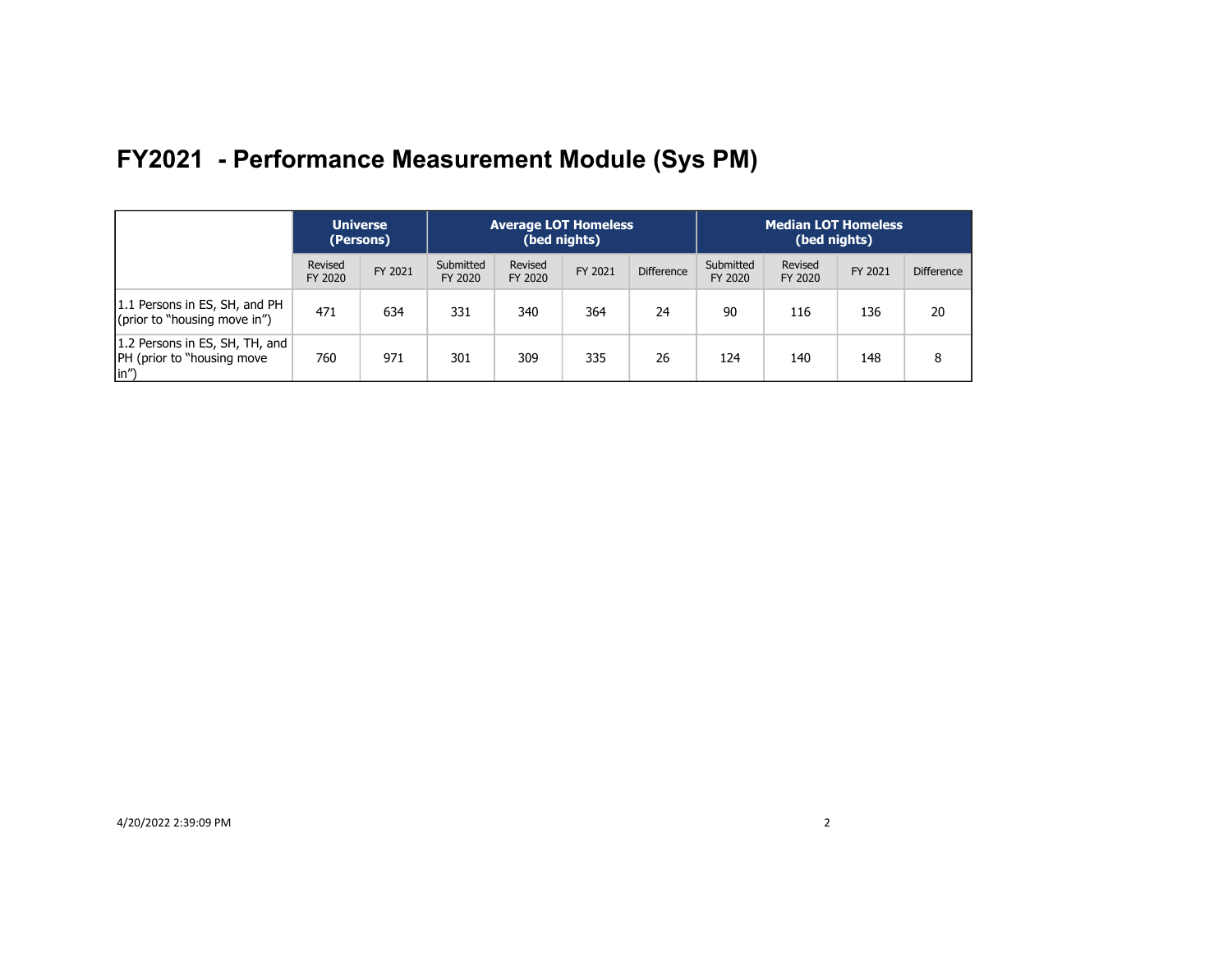## **Measure 2: The Extent to which Persons who Exit Homelessness to Permanent Housing Destinations Return to Homelessness**

This measures clients who exited SO, ES, TH, SH or PH to a permanent housing destination in the date range two years prior to the report date range.Of those clients, the measure reports on how many of them returned to homelessness as indicated in the HMIS for up to two years after their initial exit.

|                                                |                    | Total # of Persons who<br>Housing Destination (2)<br>Years Prior) |                    | than 6 Months |              |                    | Exited to a Permanent   Returns to Homelessness in Less   Returns to Homelessness from 6  <br>Returns to Homelessness from<br>Number of Returns<br>to 12 Months<br>13 to 24 Months<br>in 2 Years |              |                    |         |              |         |              |
|------------------------------------------------|--------------------|-------------------------------------------------------------------|--------------------|---------------|--------------|--------------------|--------------------------------------------------------------------------------------------------------------------------------------------------------------------------------------------------|--------------|--------------------|---------|--------------|---------|--------------|
|                                                | Revised<br>FY 2020 | FY 2021                                                           | Revised<br>FY 2020 | FY 2021       | % of Returns | Revised<br>FY 2020 | FY 2021                                                                                                                                                                                          | % of Returns | Revised<br>FY 2020 | FY 2021 | % of Returns | FY 2021 | % of Returns |
| <b>Exit was from SO</b>                        | 52                 | 36                                                                | 5                  | 2             | 6%           | 1                  |                                                                                                                                                                                                  | 3%           |                    | 5       | 14%          | 8       | 22%          |
| Exit was from ES                               | 102                | 57                                                                | $\overline{4}$     | Ŧ.            | 2%           | 5                  | 3                                                                                                                                                                                                | 5%           | $\overline{2}$     |         | 2%           | 5       | 9%           |
| Exit was from TH                               | 108                | 90                                                                | 0                  | <b>I</b>      | $1\%$        | 4                  | 2                                                                                                                                                                                                | 2%           | 3                  | 6       | 7%           | 9       | 10%          |
| <b>Exit was from SH</b>                        | 0                  | $\mathbf{0}$                                                      | 0                  | 0             |              | 0                  | 0                                                                                                                                                                                                |              | 0                  | 0       |              | 0       |              |
| Exit was from PH                               | 316                | 193                                                               | 16                 | 2             | $1\%$        | 5                  | 5.                                                                                                                                                                                               | 3%           | 4                  | 3       | 2%           | 10      | 5%           |
| <b>TOTAL Returns to</b><br><b>Homelessness</b> | 578                | 376                                                               | 25                 | 6             | 2%           | 15                 | 11                                                                                                                                                                                               | 3%           | 10                 | 15      | 4%           | 32      | 9%           |

### **Measure 3: Number of Homeless Persons**

Metric 3.1 – Change in PIT Counts

4/20/2022 2:39:09 PM 3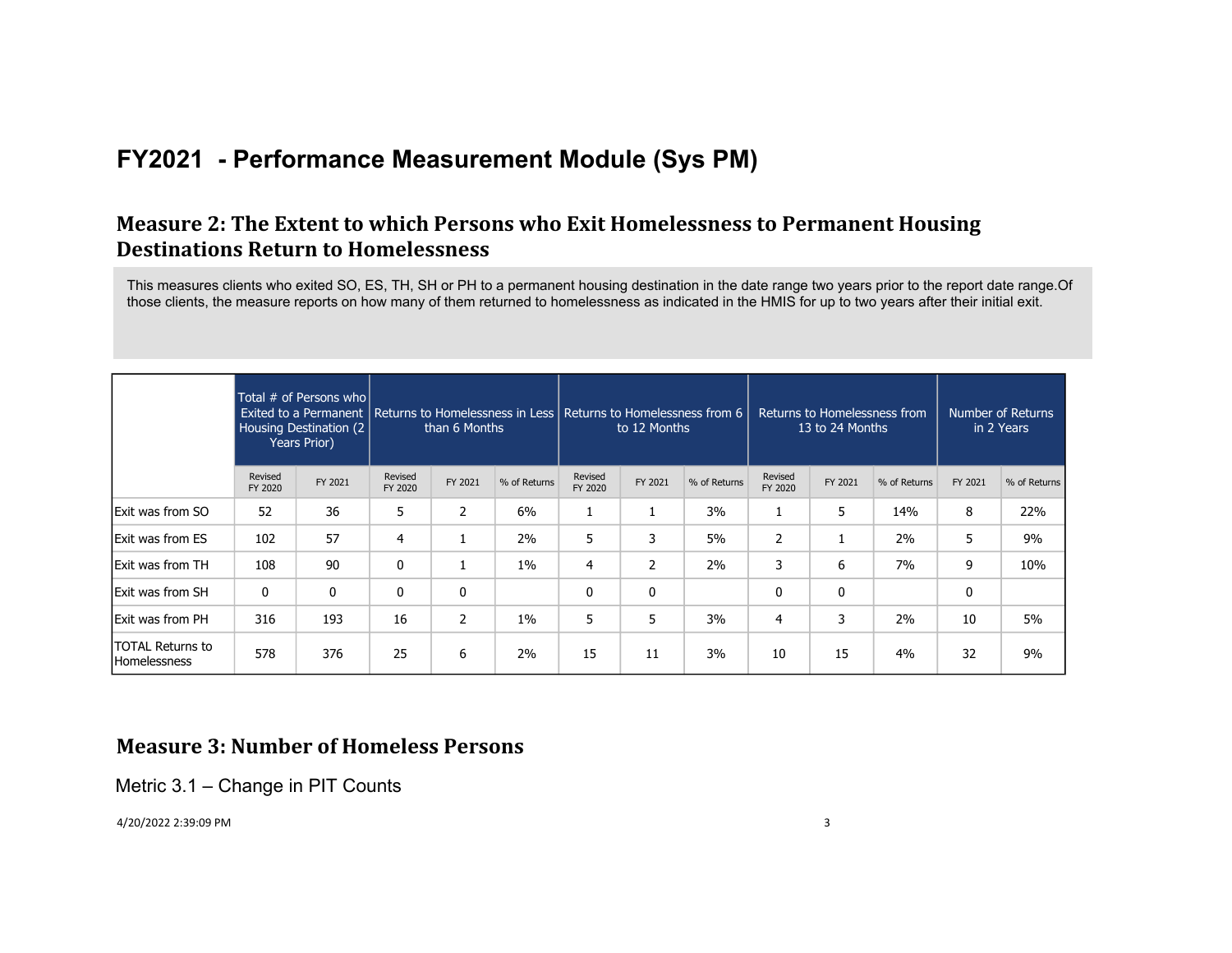This measures the change in PIT counts of sheltered and unsheltered homeless person as reported on the PIT (not from HMIS).

|                                                                | January 2020<br><b>PIT Count</b> | January 2021<br><b>PIT Count</b> | <b>Difference</b> |
|----------------------------------------------------------------|----------------------------------|----------------------------------|-------------------|
| Universe: Total PIT Count of sheltered and unsheltered persons | 703                              | 638                              | -65               |
| Emergency Shelter Total                                        | 118                              | 133                              | 15                |
| lSafe Haven Total                                              | 0                                | 0                                | 0                 |
| Transitional Housing Total                                     | 161                              | 180                              | 19                |
| <b>Total Sheltered Count</b>                                   | 279                              | 313                              | 34                |
| <b>Unsheltered Count</b>                                       | 424                              | 325                              | -99               |

### Metric 3.2 – Change in Annual Counts

This measures the change in annual counts of sheltered homeless persons in HMIS.

|                                                         | <b>Submitted</b><br><b>FY 2020</b> | <b>Revised</b><br><b>FY 2020</b> | <b>FY 2021</b> | <b>Difference</b> |
|---------------------------------------------------------|------------------------------------|----------------------------------|----------------|-------------------|
| Universe: Unduplicated Total sheltered homeless persons | 621                                | 608                              | 837            | 229               |
| <b>Emergency Shelter Total</b>                          | 375                                | 353                              | 533            | 180               |
| <b>Safe Haven Total</b>                                 | 0                                  | 0                                | 0              | 0                 |
| <b>Transitional Housing Total</b>                       | 296                                | 305                              | 346            | 41                |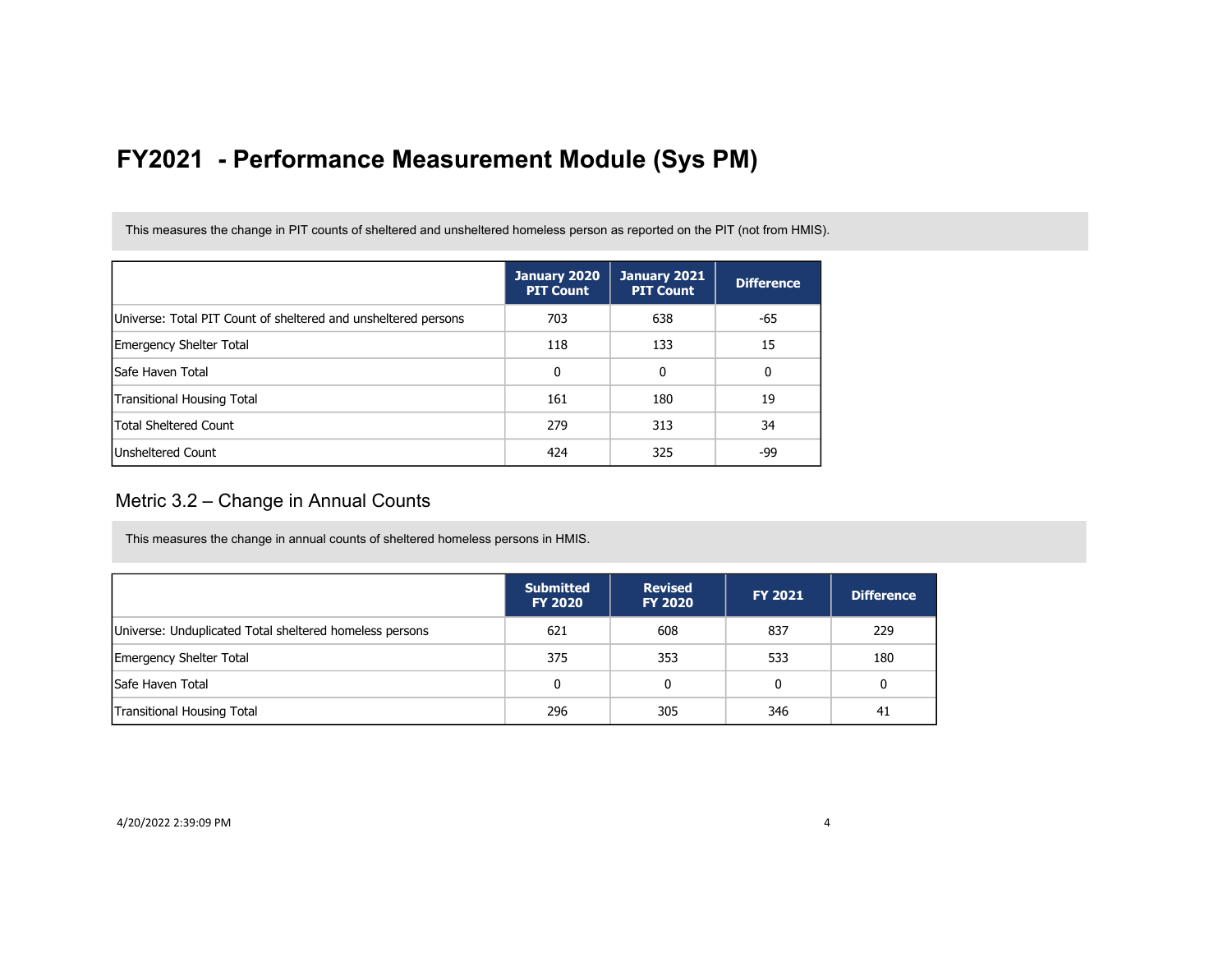## **Measure 4: Employment and Income Growth for Homeless Persons in CoC Program-funded Projects**

Metric 4.1 – Change in earned income for adult system stayers during the reporting period

|                                                  | <b>Submitted</b><br><b>FY 2020</b> | <b>Revised</b><br><b>FY 2020</b> | <b>FY 2021</b> | <b>Difference</b> |
|--------------------------------------------------|------------------------------------|----------------------------------|----------------|-------------------|
| Universe: Number of adults (system stayers)      | 10                                 | 10                               | ь              | -4                |
| Number of adults with increased earned income    |                                    |                                  |                |                   |
| Percentage of adults who increased earned income | $0\%$                              | $0\%$                            | $0\%$          | 0%                |

Metric 4.2 – Change in non-employment cash income for adult system stayers during the reporting period

|                                                               | <b>Submitted</b><br><b>FY 2020</b> | <b>Revised</b><br><b>FY 2020</b> | <b>FY 2021</b> | <b>Difference</b> |
|---------------------------------------------------------------|------------------------------------|----------------------------------|----------------|-------------------|
| Universe: Number of adults (system stayers)                   | 10                                 | 10                               |                | -4                |
| Number of adults with increased non-employment cash income    |                                    |                                  |                | -8                |
| Percentage of adults who increased non-employment cash income | 80%                                | 80%                              | $0\%$          | $-80%$            |

#### Metric 4.3 – Change in total income for adult system stayers during the reporting period

|                                                 | <b>Submitted</b><br><b>FY 2020</b> | <b>Revised</b><br><b>FY 2020</b> | <b>FY 2021</b> | <b>Difference</b> |
|-------------------------------------------------|------------------------------------|----------------------------------|----------------|-------------------|
| Universe: Number of adults (system stayers)     | 10                                 | 10                               |                | -4                |
| Number of adults with increased total income    | 8                                  |                                  |                | -8                |
| Percentage of adults who increased total income | 80%                                | 80%                              | 0%             | $-80%$            |

4/20/2022 2:39:09 PM 5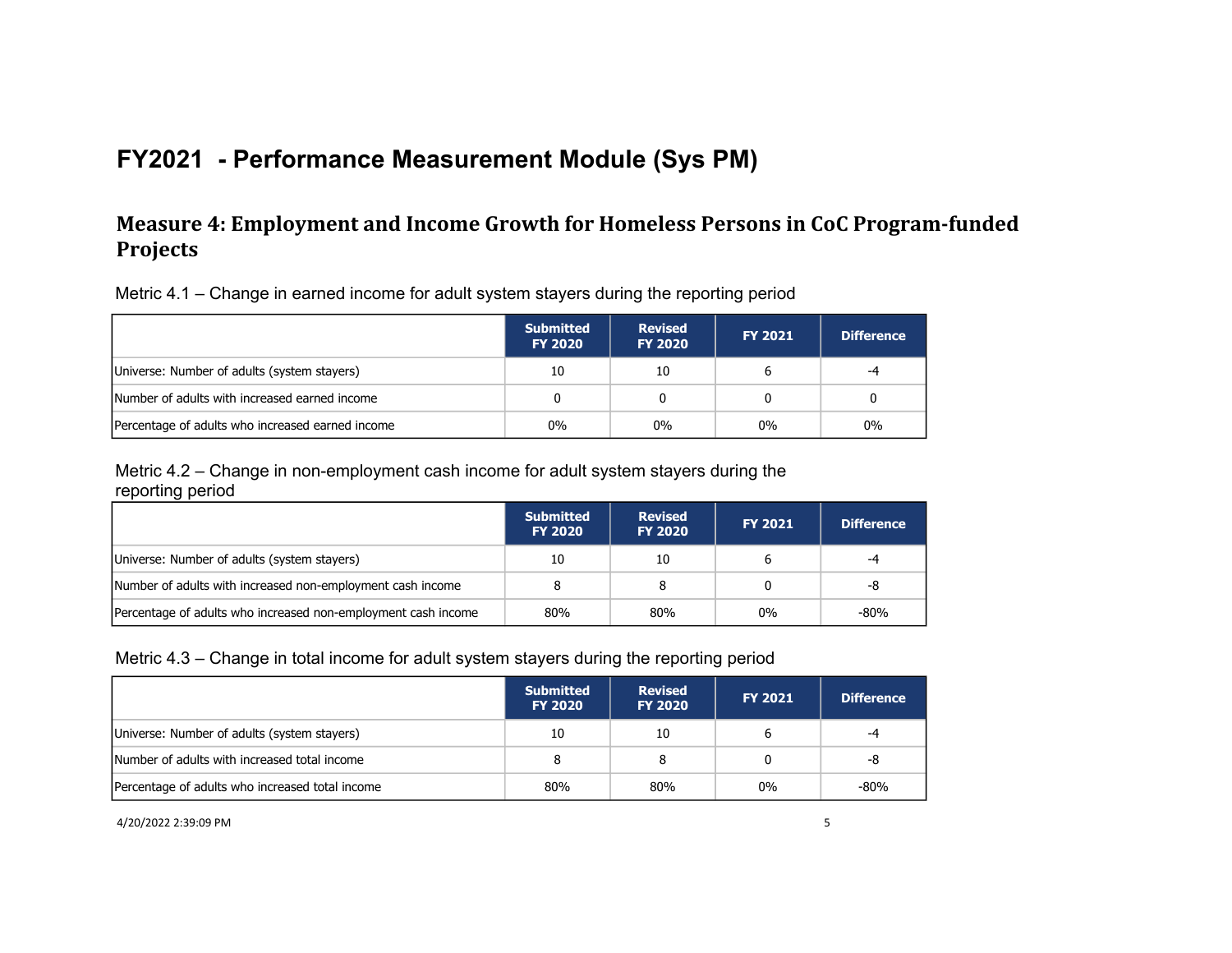| Metric 4.4 – Change in earned income for adult system leavers |  |  |  |
|---------------------------------------------------------------|--|--|--|
|                                                               |  |  |  |

|                                                          | <b>Submitted</b><br><b>FY 2020</b> | <b>Revised</b><br><b>FY 2020</b> | <b>FY 2021</b> | <b>Difference</b> |
|----------------------------------------------------------|------------------------------------|----------------------------------|----------------|-------------------|
| Universe: Number of adults who exited (system leavers)   | 29                                 | 29                               | 19             | -10               |
| Number of adults who exited with increased earned income |                                    |                                  | 0              | -3                |
| Percentage of adults who increased earned income         | 10%                                | 10%                              | $0\%$          | $-10%$            |

#### Metric 4.5 – Change in non-employment cash income for adult system leavers

|                                                                           | <b>Submitted</b><br><b>FY 2020</b> | <b>Revised</b><br><b>FY 2020</b> | <b>FY 2021</b> | <b>Difference</b> |
|---------------------------------------------------------------------------|------------------------------------|----------------------------------|----------------|-------------------|
| Universe: Number of adults who exited (system leavers)                    | 29                                 | 29                               | 19             | -10               |
| Number of adults who exited with increased non-employment cash<br>lincome |                                    |                                  |                | -8                |
| Percentage of adults who increased non-employment cash income             | 28%                                | 28%                              | $0\%$          | $-28%$            |

Metric 4.6 – Change in total income for adult system leavers

|                                                         | <b>Submitted</b><br><b>FY 2020</b> | <b>Revised</b><br><b>FY 2020</b> | <b>FY 2021</b> | Difference |
|---------------------------------------------------------|------------------------------------|----------------------------------|----------------|------------|
| Universe: Number of adults who exited (system leavers)  | 29                                 | 29                               | 19             | -10        |
| Number of adults who exited with increased total income | 10                                 | 10                               |                | -10        |
| Percentage of adults who increased total income         | 34%                                | 34%                              | $0\%$          | $-34%$     |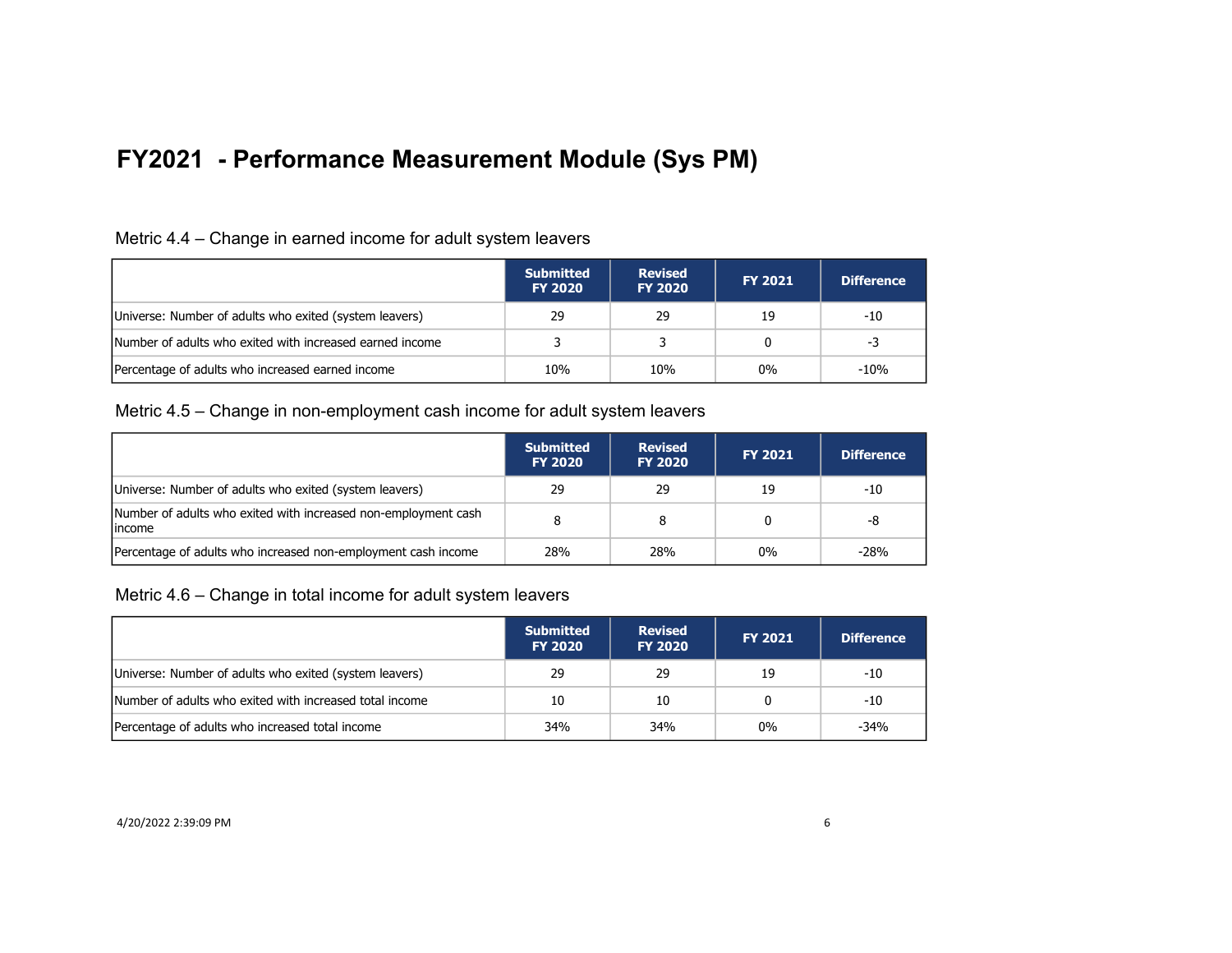### **Measure 5: Number of persons who become homeless for the 1st time**

Metric 5.1 – Change in the number of persons entering ES, SH, and TH projects with no prior enrollments in HMIS

|                                                                                                                                                                                   | <b>Submitted</b><br><b>FY 2020</b> | <b>Revised</b><br><b>FY 2020</b> | <b>FY 2021</b> | <b>Difference</b> |
|-----------------------------------------------------------------------------------------------------------------------------------------------------------------------------------|------------------------------------|----------------------------------|----------------|-------------------|
| Universe: Person with entries into ES, SH or TH during the reporting<br>period.                                                                                                   | 510                                | 496                              | 691            | 195               |
| Of persons above, count those who were in ES, SH, TH or any PH<br>within 24 months prior to their entry during the reporting year.                                                | 171                                | 98                               | 104            | 6                 |
| Of persons above, count those who did not have entries in ES, SH, TH<br>or PH in the previous 24 months. (i.e. Number of persons<br>experiencing homelessness for the first time) | 339                                | 398                              | 587            | 189               |

Metric 5.2 – Change in the number of persons entering ES, SH, TH, and PH projects with no prior enrollments in HMIS

|                                                                                                                                                                                    | <b>Submitted</b><br><b>FY 2020</b> | <b>Revised</b><br><b>FY 2020</b> | <b>FY 2021</b> | <b>Difference</b> |
|------------------------------------------------------------------------------------------------------------------------------------------------------------------------------------|------------------------------------|----------------------------------|----------------|-------------------|
| Universe: Person with entries into ES, SH, TH or PH during the<br>reporting period.                                                                                                | 723                                | 718                              | 843            | 125               |
| Of persons above, count those who were in ES, SH, TH or any PH<br>within 24 months prior to their entry during the reporting year.                                                 | 322                                | 98                               | 96             | $-2$              |
| Of persons above, count those who did not have entries in ES, SH, TH<br>or PH in the previous 24 months. (i.e. Number of persons<br>experiencing homelessness for the first time.) | 401                                | 620                              | 747            | 127               |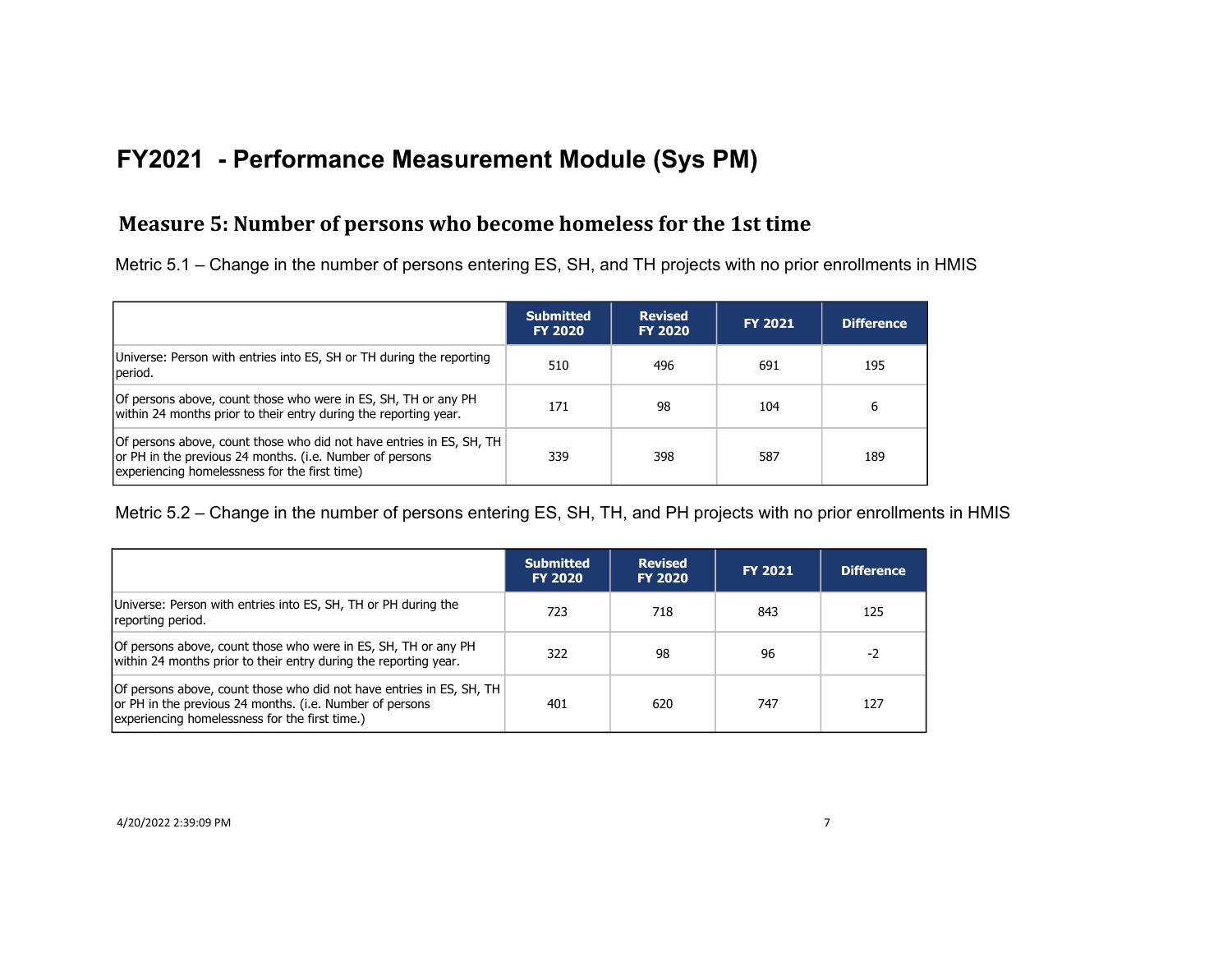Measure 6: Homeless Prevention and Housing Placement of Persons defined by category 3 of HUD's Homeless Definition in CoC Program-funded Projects

This Measure is not applicable to CoCs in FY2021 (Oct 1, 2020 - Sept 30, 2021) reporting period.

## **Measure 7: Successful Placement from Street Outreach and Successful Placement in or Retention of Permanent Housing**

| Metric 7a.1 – Change in exits to permanent housing destinations |  |  |  |
|-----------------------------------------------------------------|--|--|--|
|                                                                 |  |  |  |

|                                                                                      | <b>Submitted</b><br><b>FY 2020</b> | <b>Revised</b><br><b>FY 2020</b> | <b>FY 2021</b> | <b>Difference</b> |
|--------------------------------------------------------------------------------------|------------------------------------|----------------------------------|----------------|-------------------|
| Universe: Persons who exit Street Outreach                                           | 431                                | 423                              | 598            | 175               |
| Of persons above, those who exited to temporary & some institutional<br>destinations |                                    |                                  | 62             | 60                |
| Of the persons above, those who exited to permanent housing<br>destinations          | 31                                 | 33                               | 94             | 61                |
| % Successful exits                                                                   | 8%                                 | 8%                               | 26%            | 18%               |

Metric 7b.1 – Change in exits to permanent housing destinations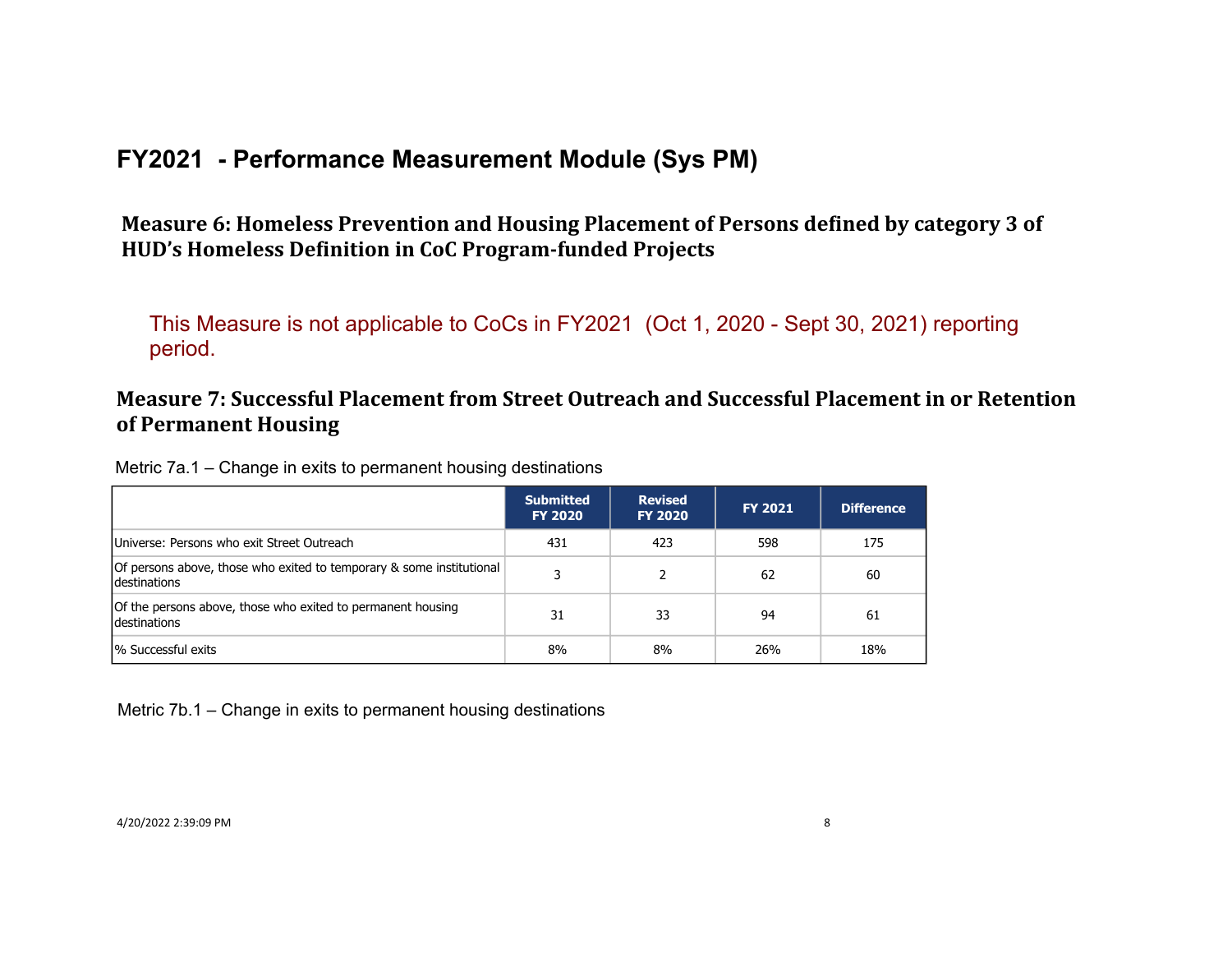|                                                                                                                                    | <b>Submitted</b><br><b>FY 2020</b> | <b>Revised</b><br><b>FY 2020</b> | <b>FY 2021</b> | <b>Difference</b> |
|------------------------------------------------------------------------------------------------------------------------------------|------------------------------------|----------------------------------|----------------|-------------------|
| Universe: Persons in ES, SH, TH and PH-RRH who exited, plus<br>persons in other PH projects who exited without moving into housing | 556                                | 557                              | 691            | 134               |
| Of the persons above, those who exited to permanent housing<br><b>Idestinations</b>                                                | 198                                | 194                              | 284            | 90                |
| <sup>1</sup> % Successful exits                                                                                                    | 36%                                | 35%                              | 41%            | 6%                |

Metric 7b.2 – Change in exit to or retention of permanent housing

|                                                                                                                          | <b>Submitted</b><br><b>FY 2020</b> | <b>Revised</b><br><b>FY 2020</b> | <b>FY 2021</b> | <b>Difference</b> |
|--------------------------------------------------------------------------------------------------------------------------|------------------------------------|----------------------------------|----------------|-------------------|
| Universe: Persons in all PH projects except PH-RRH                                                                       | 187                                | 192                              | 160            | -32               |
| Of persons above, those who remained in applicable PH projects and<br>those who exited to permanent housing destinations | 178                                | 183                              | 157            | -26               |
| % Successful exits/retention                                                                                             | 95%                                | 95%                              | 98%            | 3%                |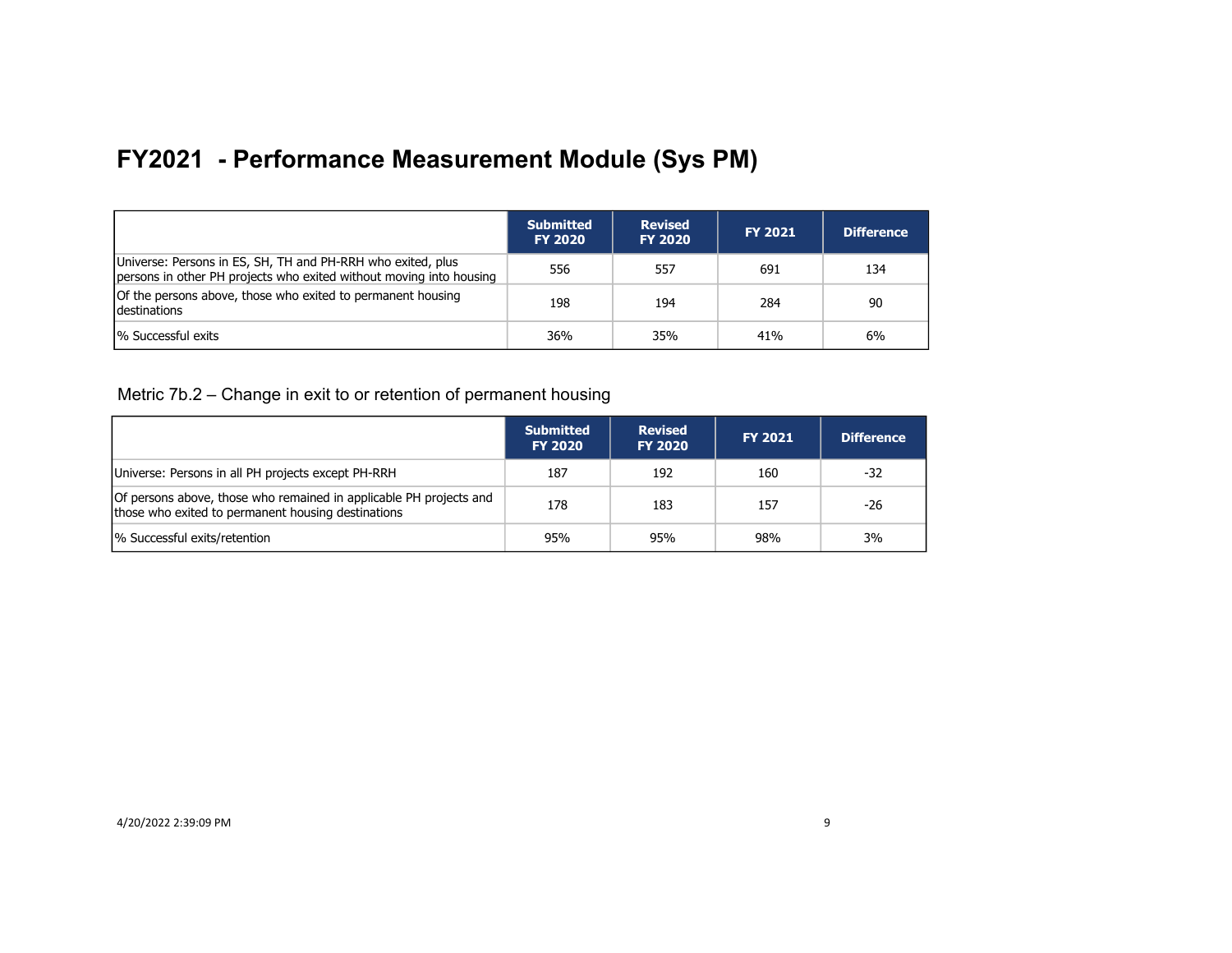# **FY2021 - SysPM Data Quality**

## **FL-520 - Citrus, Hernando, Lake, Sumter Counties CoC**

|                                                                   | All ES, SH |                                        | <b>All TH</b> |       |                                        | All PSH, OPH |        |                                        | <b>All RRH</b> |       |                                        | <b>All Street Outreach</b> |       |                                        |        |
|-------------------------------------------------------------------|------------|----------------------------------------|---------------|-------|----------------------------------------|--------------|--------|----------------------------------------|----------------|-------|----------------------------------------|----------------------------|-------|----------------------------------------|--------|
|                                                                   | ed         | Submitt Submitt<br>ed<br>FY2019 FY2020 | FY2021        | ed    | Submitt Submitt<br>ed<br>FY2019 FY2020 | FY2021       | ed     | Submitt Submitt<br>ed<br>FY2019 FY2020 | FY2021         | ed    | Submitt Submitt<br>ed<br>FY2019 FY2020 | FY2021                     | ed    | Submitt Submitt<br>ed<br>FY2019 FY2020 | FY2021 |
| 1. Number of non-<br>DV Beds on HIC                               | 42         | 37                                     | 35            | 240   | 234                                    | 240          | 105    | 158                                    | 140            | 129   | 95                                     | 101                        |       |                                        |        |
| 2. Number of HMIS<br><b>Beds</b>                                  | 42         | 34                                     | 32            | 171   | 157                                    | 168          | 105    | 112                                    | 99             | 124   | 95                                     | 101                        |       |                                        |        |
| 3. HMIS<br>Participation Rate<br>from HIC $( %)$                  | 100.00     | 91.89                                  | 91.43         | 71.25 | 67.09                                  | 70.00        | 100.00 | 70.89                                  | 70.71          | 96.12 | 100.00                                 | 100.00                     |       |                                        |        |
| 4. Unduplicated<br>Persons Served<br>(HMIS)                       | 433        | 377                                    | 534           | 335   | 296                                    | 346          | 160    | 209                                    | 198            | 328   | 321                                    | 485                        | 540   | 525                                    | 736    |
| 5. Total Leavers<br>(HMIS)                                        | 399        | 319                                    | 443           | 235   | 183                                    | 225          | 28     | 54                                     | 55             | 212   | 158                                    | 264                        | 412   | 431                                    | 602    |
| 6. Destination of<br>Don't Know,<br>Refused, or Missing<br>(HMIS) | 144        | 150                                    | 96            | 76    | 55                                     | 61           | 6      | $\overline{4}$                         | $\overline{2}$ | 20    | 9                                      | 32                         | 331   | 395                                    | 377    |
| 7. Destination Error<br>Rate (%)                                  | 36.09      | 47.02                                  | 21.67         | 32.34 | 30.05                                  | 27.11        | 21.43  | 7.41                                   | 3.64           | 9.43  | 5.70                                   | 12.12                      | 80.34 | 91.65                                  | 62.62  |

4/20/2022 2:39:11 PM 10